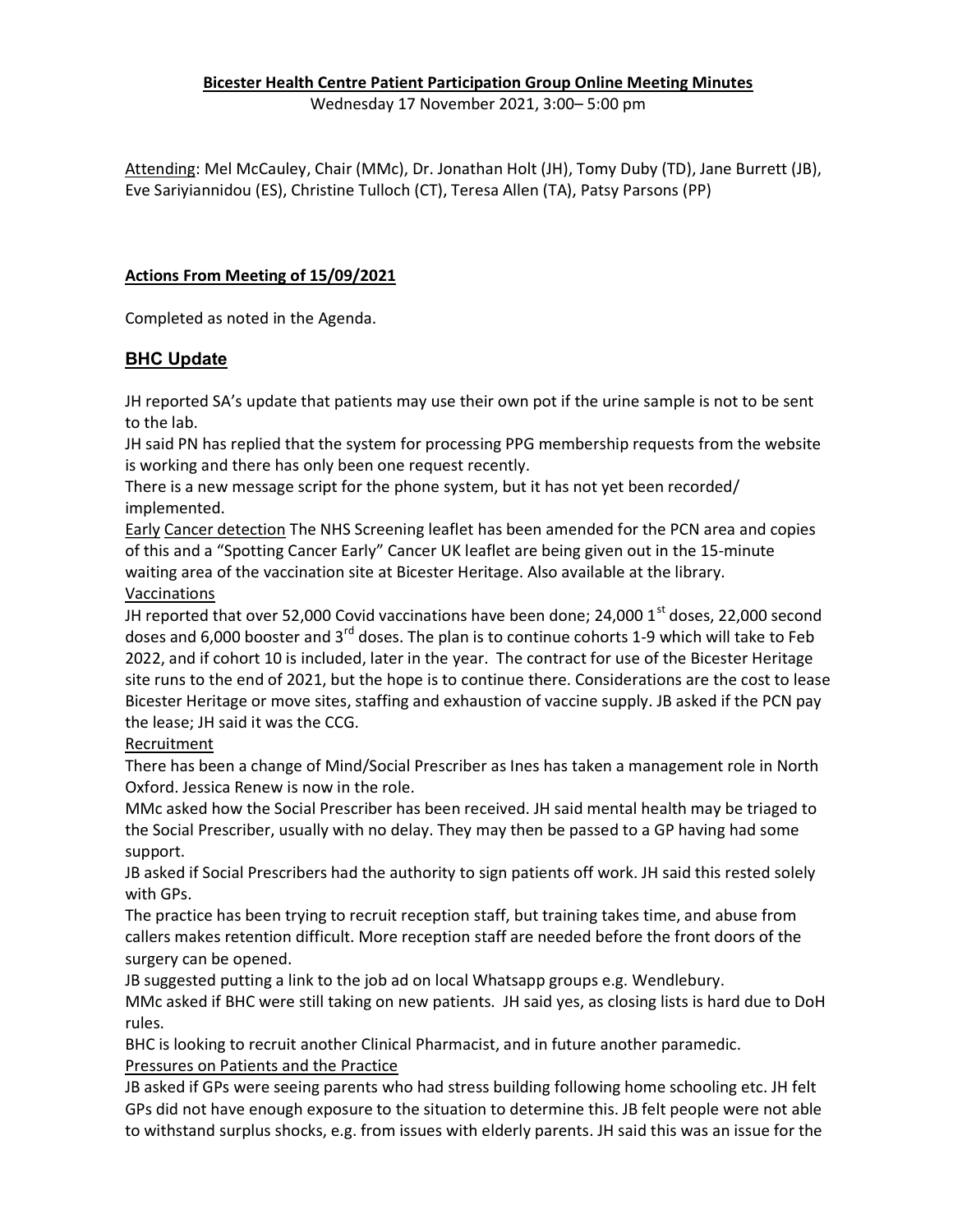long haul - all are exhausted, though it was heartening to see a swing in the press to an understanding the pressures in GP practice, with higher levels of work than ever and a dearth of staff. He said it was harder than ever to find a locum or salaried doctor.

Jeremy Hunt is leading a Parliamentary Group Enquiry because there is the lowest number ever of GP (FTE)s in relation to the population.

MMc asked about the progress on the Graven Hill site for the other two practices. It would seem that it will be 2-3 years at least due to planning matters.

#### PCN Multidisciplinary Team

There has been a Multidisciplinary Virtual Meeting once a week with community services since the beginning of Covid and these meetings are continuing. The purpose is a Primary Care interface with Secondary Care where patients are just about coping. There is 12 months' funding for a pilot 'Virtual Ward Model' with a GP, a Secondary Care Specialist from OUH, a nurse, district nurse and Occupational Therapist. A few dozen patients are considered at a time. The objective is to keep patients out of hospital. At the moment Dr. Summers (BHC) and Dr. Hallam Evans (Alchester) are working 3 sessions each.

NHS England wishes to have an Urgent Community Response Initiative providing support within 2 hours (crisis) and or 2 days (reablement).

CT asked about the role of Bicester Community Hospital in the 'Virtual Ward Model'. JH replied that Bicester community Hospital is one of a number of community hospitals in the area who accept patients from hospital or step-up care for patients in the community. A Bicester patient may be sent to Witney or to Abingdon and an Abingdon patient to Witney etc.

MMc asked whether the Community Hospital would be a Minor Injury Clinic. JH said it would only be used as a base for 111 treatments.

#### Same Day Triage

JH then shared a document created by the OCCG titled "Why are GP practices still working differently?" (to be circulated with these minutes) which explains to patients how and why the same day triage model is being used, and reminds them they will be directed to the most appropriate clinician.

CT asked whether the shortage of social care was a problem for the practice. JH said it was often carers raising the alert about a problem, but he did not know of patients being admitted to hospital due to a lack of social care.

JB asked if BHC GPs do video calls. JH said they do; the software works well for the right patient who has the right device to use it. He noted that photos tended to be high resolution, whereas video is low res. and less suitable for looking at rashes etc.

JB asked who does the triage of e-consult forms. JH replied that the receptionists do this but are sometimes too involved with answering the telephone, so a GP is allocated. However, this takes time (morning and afternoon) from the GP responding to patients.

#### Action For 16 Year Olds in the Practice

MMc had sent PP scans of the original document, from another practice, which has also been shown to Bicester School. She suggested that in the document produced for BHC there would be signposting to some key areas and services with legal support from ES. MMC also showed a card sized 'concertina' leaflet for individuals. ES stated that in some clinical contexts 16 year olds may be treated as adults by the law. MMc asked if 16 year olds can see their medical records. ES said that the legal capacity of children is treated differently in a therapeutic context, in research and in research with a therapeutic element. For example, a child under the age of 16 may be assessed as mature enough to consent to treatment (Gillick competence) without the need for parental consent, as in the case of the COVID-19 immunisation programme.